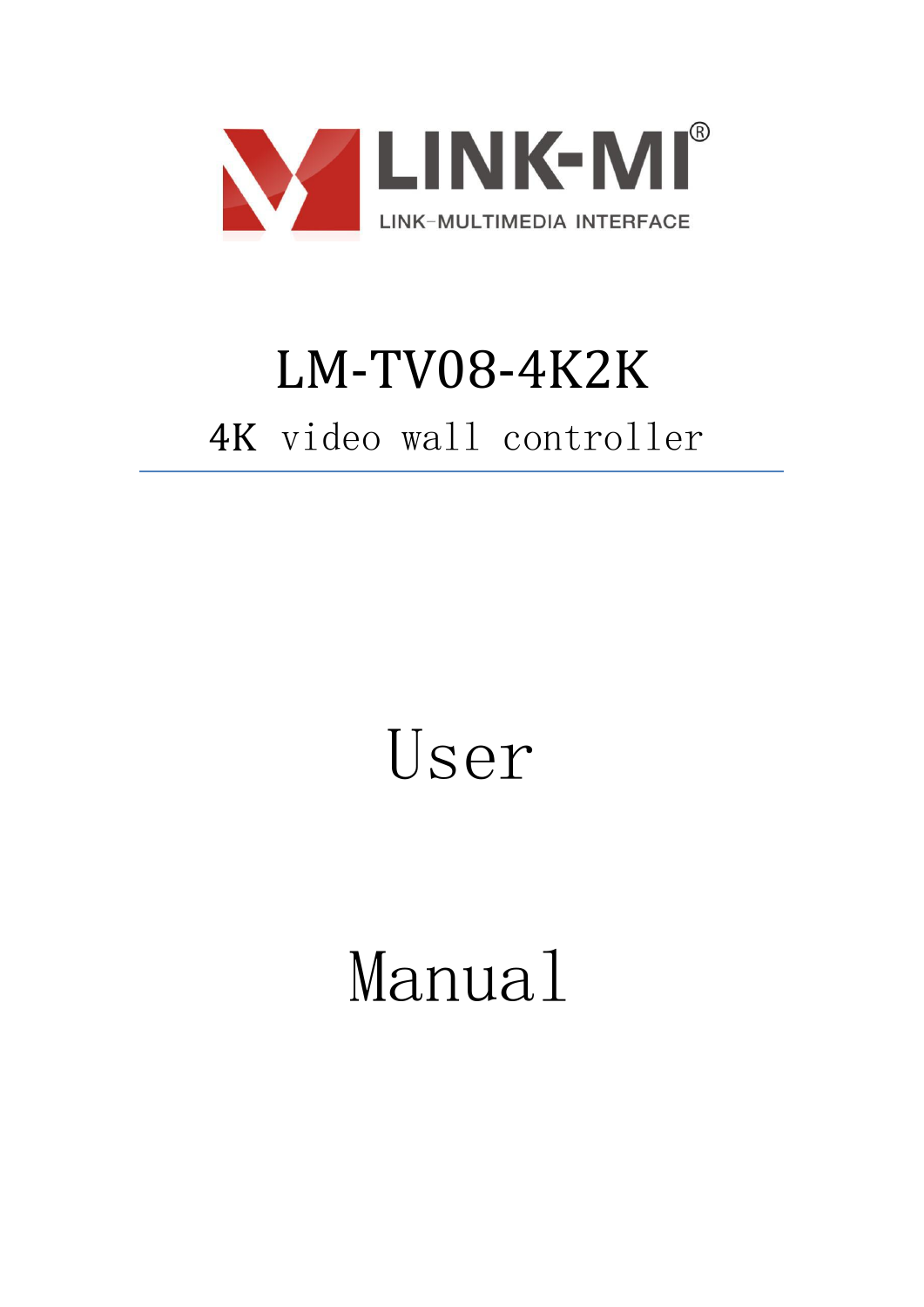### Catalog

| 3. Controller Installed 3 |
|---------------------------|
|                           |
|                           |
|                           |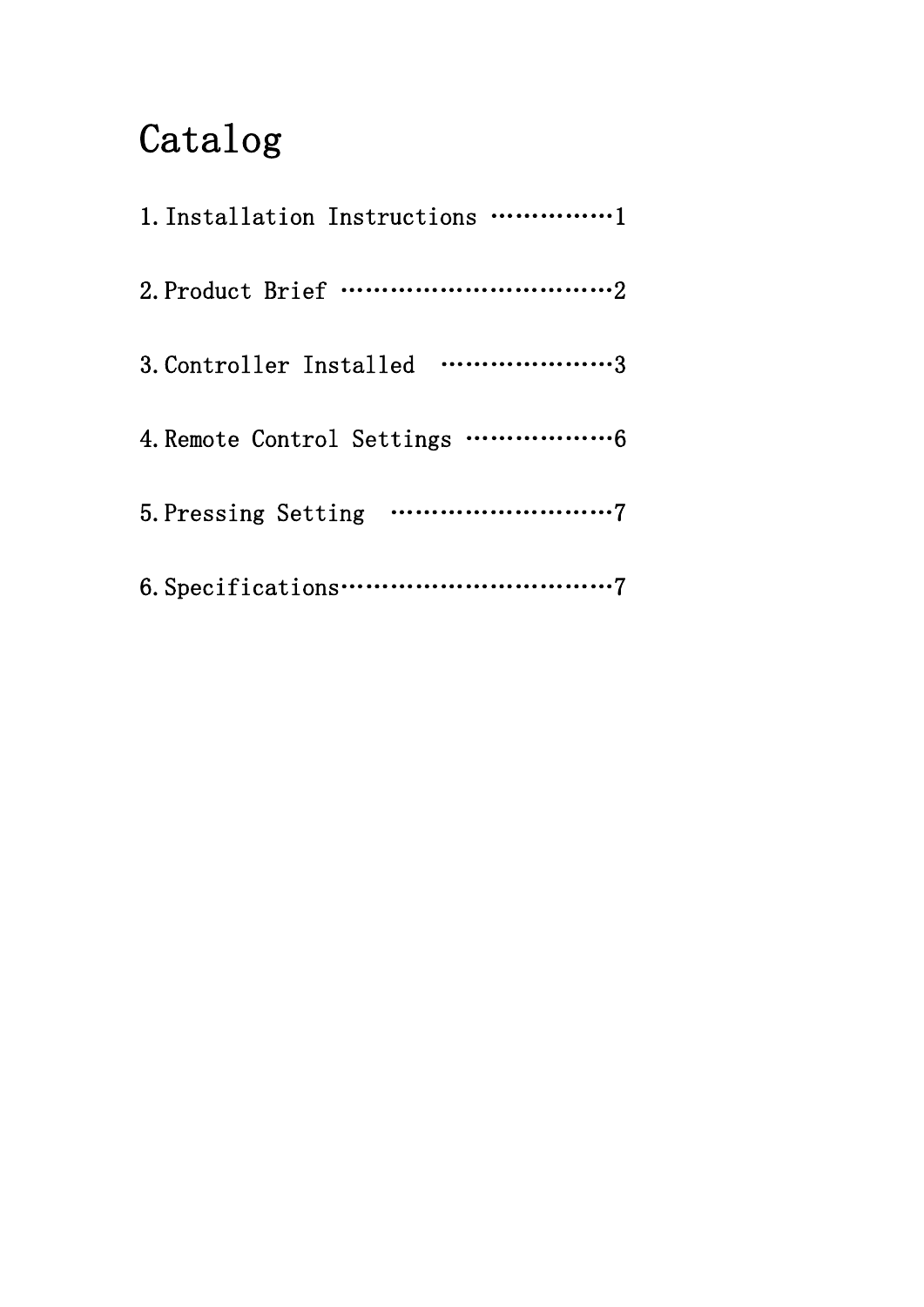### 1<sup>th</sup> Installation Instructions

For the safety of you and your equipment, please be sure to read the safety instructions carefully before using this device.

If you use in the event of doubt, please read this manual first. Detailed description of the equipment operating in the body. If you still have questions, please contact us, we will give you a satisfactory answer as soon as possible.

This specification is subject to version changes, without prior notice, please understand.

Equipment installation, please note the following:

#### **1** . Power supply:

This device uses 100-240VAC input voltage, In order for the device to work properly.

#### **2** . Power:

Equipment is required when moving or other jobs that require power, to turn off all the power, pull the plug, in order to ensure the safety of you and your equipment.

#### **3** . Cable:

Not in power cable, signal lines, communication lines, such as cable, cables were crushed or squeeze should be avoided to prevent danger of leakage or short circuit.

### **4** . Signal cable connections:

Plug from the device, pull the signal line, the device need to power down, so as not to damage the device. Charge plug damage is not covered under warranty.

### **5** . Openings:

Outer surface of the device may be cooling holes, do not plug the hole, so as to avoid heat accumulation and damage equipment or cause a fire risk.

#### **6** . Equipment installation:

Reasonable placement of equipment, such as loading standard rack, chassis, Cabinet, or placed on a solid, flat work surface to prevent equipment fell.

#### **7** . Environment:

Equipment working environment, pay attention to dust, moisture, especially to prevent liquids from soaking and splashed into the device.

#### **8** . Maintenance:

All repair work should be done by professional maintenance personnel without training do not attempt to repair the device yourself. To prevent the risk of electric shock, do not open the housing.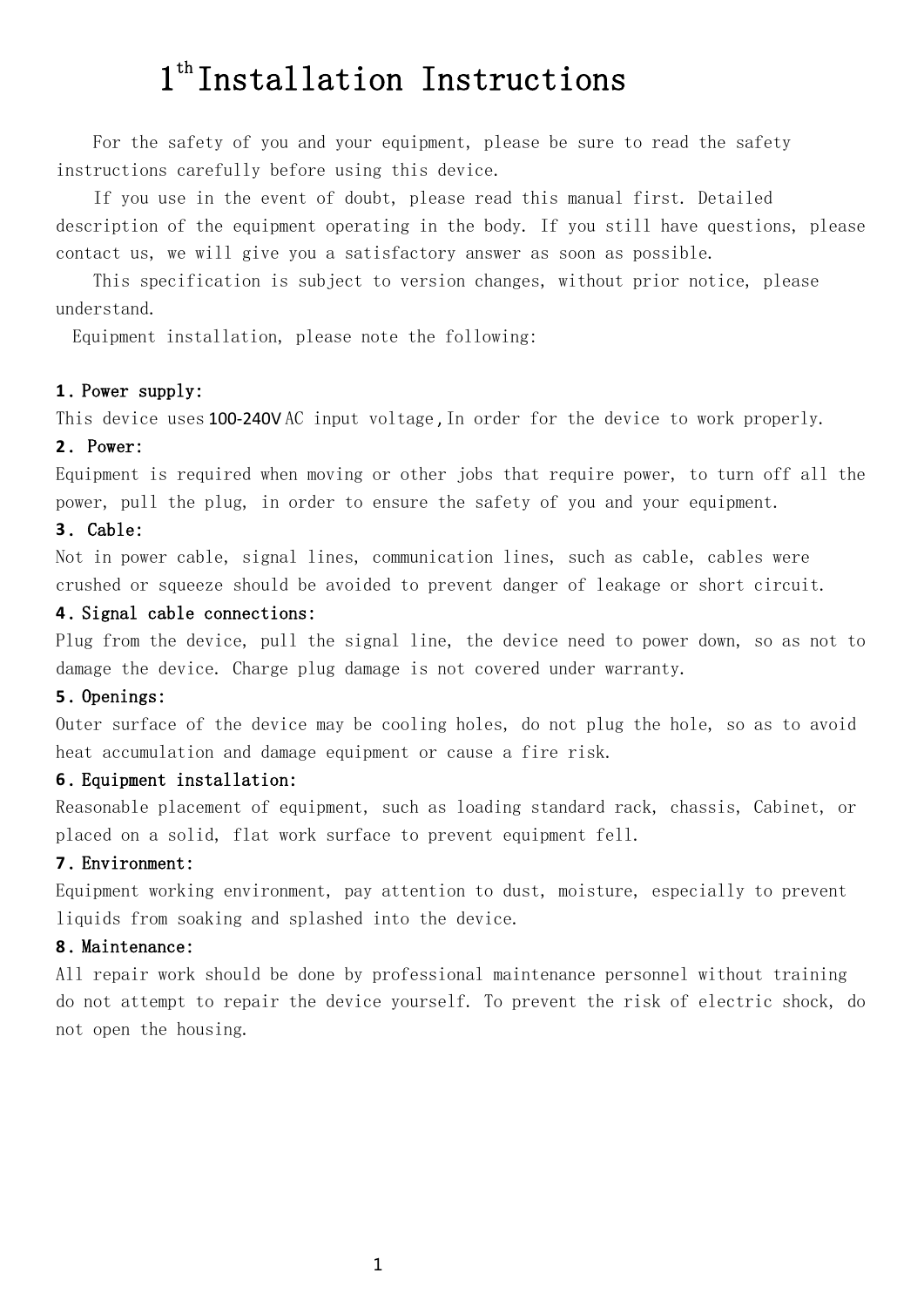### 2 th Product Brief

### **1.** Overview **:**

LM-TV-4K2K Series is a high performance UHD Ultra HD 4K Image splicer, usercustomizable 2 To 12 Image stitching. Its main function is to  $M \times N$  splicing display unit displays a  $3840 \times 2160$  @60HZ of super high definition image. Products using advanced image processing technology, the input signal can support HDMI2.0, that is  $3840\times$ 2160@60HZ, will not appear, even when playing fast animation delay, dropped frames are like.

Support 1 HDMI2.0、 1 mobile signal、 1 DP1.2 Enter , Maximum resolution support  $3840\times2160@60$ HZ; HDMI Signal outputs, each output is a fixed rate  $1920\times1080@60$ HZ.

Other more detailed feature descriptions, please refer to the product specifications.

4K and 1080P difference The same size, higher sharpness



2

1920X1080

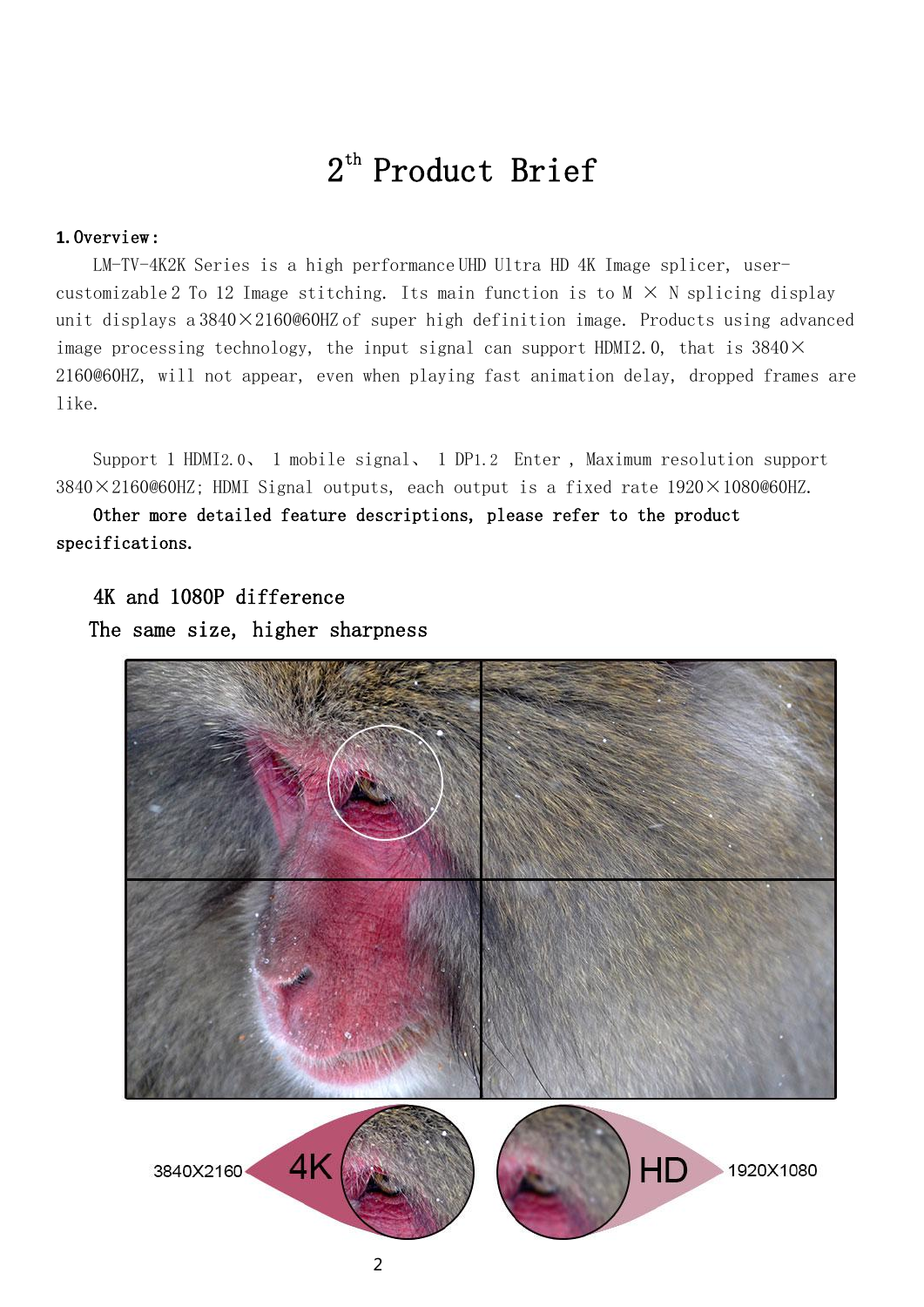### 3.Panel Description



### 3 th Controller Installed

### 1 .Open the package

Check host attachments. Include the host, the power cord, remote control, warranty card and instructions.

### 2. Installation machine

2.1 . TV sets: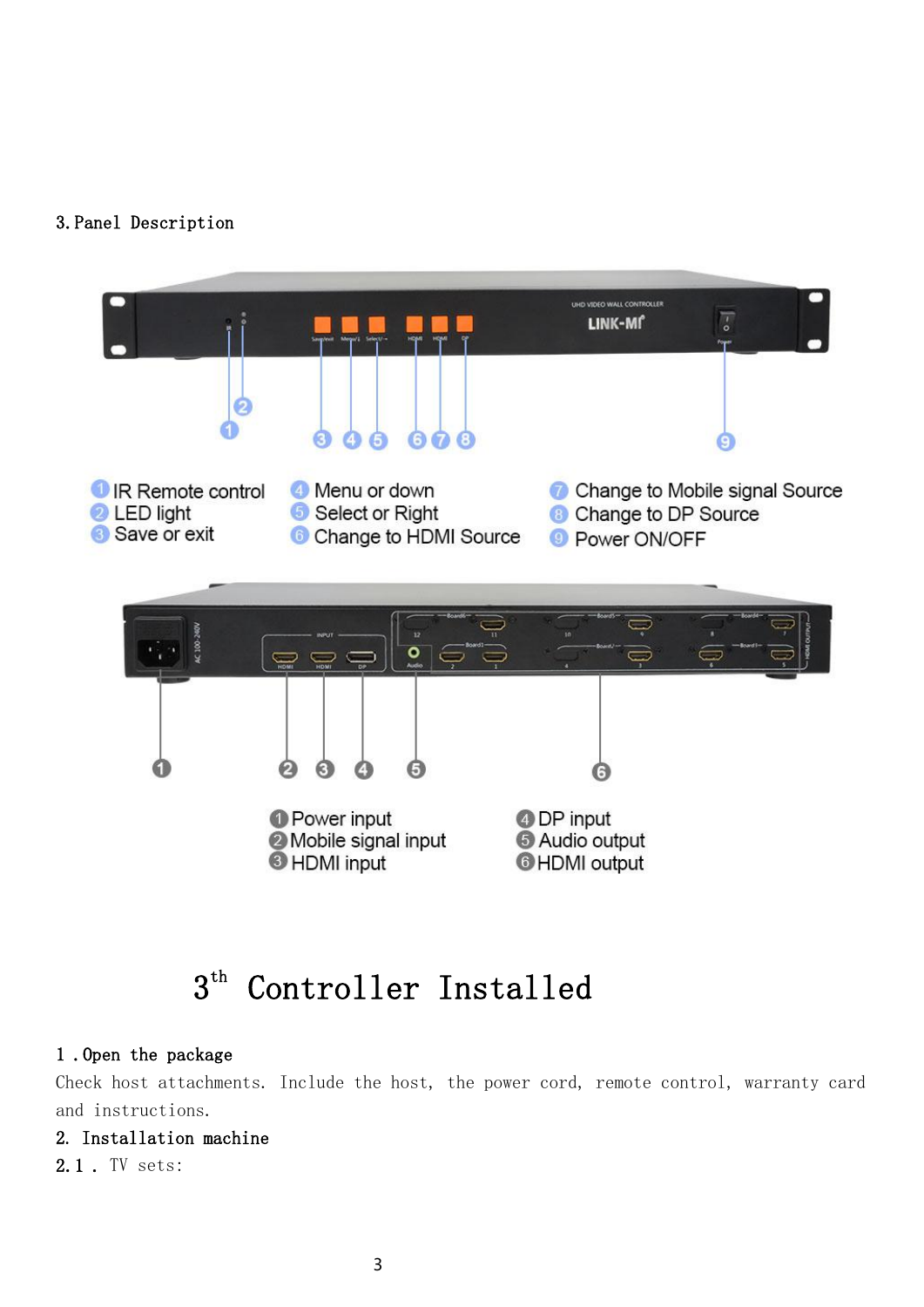LCD TV or other display device setting input signal to HDMI State. Display unit has multiple HDMI input ports, make sure that connection splicer HDMI lines corresponding to the port;

2.2 . Stitching device connected to the TV:

When in place of picture mosaic, by HDMI Line equipment Output With LCD TV HDMI Input connection, please note that TV must correspond with the splicing processor is connected to the port. Output pictures for the following equipment:



Each of the LCD unit with the splicer is connected to the output port, location boxes indicate LCD, digital output port, each mosaic mode in the following illustration each LCD is connected with the corresponding port:

 $\overline{2}$ 

4

6

 $\overline{2}$ 

| $\Omega$ | ົ່າ |  |    |  |
|----------|-----|--|----|--|
|          | 2x3 |  | }х |  |

| - 1 |     |  |
|-----|-----|--|
|     | 2x4 |  |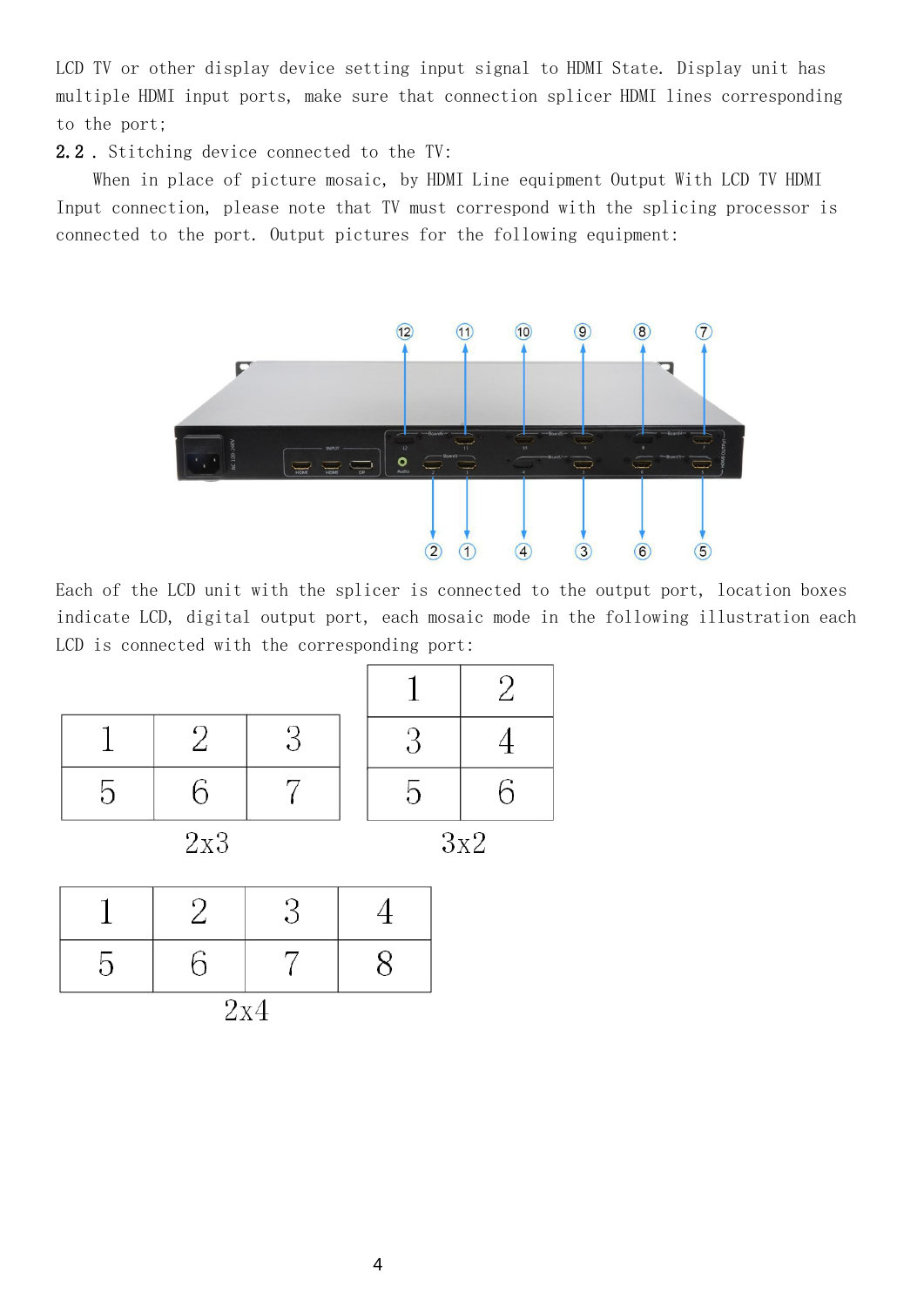|   | 2              | 3 |    |    | $\overline{2}$ | 3   |    |
|---|----------------|---|----|----|----------------|-----|----|
| 5 | 6              |   | 5  |    |                |     |    |
| 9 | 10             |   | 9  |    | 10             | 11  | 12 |
|   | 3x3            |   |    |    |                | 3x4 |    |
|   | $\overline{2}$ | 3 |    | 5  |                |     |    |
|   | 8              |   | 10 | 11 |                |     |    |
|   | $2\mathrm{x}5$ |   |    |    |                |     |    |

### 2.3 . Input signal connections

Product support 1 HDMI, 1 mobile signal, 1 DP Input, all input embedded audio input or binding, users can access all the signals on demand, or access part of the signal, interface functions and interface pictures are as follows:

mobile signal : Support HDMI1.4 Signal input, maximum support 3840×2160@30HZ HDMI Signal input can be backwards compatible; through a mobile signal Go HDMI Lines can also be compatible with mobile signal Output image output device, such as mobile signal Enabled mobile phones or Tablet;

HDMI : Support HDMI2.0 Signal input, enter the maximum resolution supported 3840× 2160@60HZ;

DP Support maximum resolution support  $3840 \times 2160@60$ HZ;



### 2.4 . Audio connection

A-OUT Splicer audio output, can purchase an ordinary computer audio and A-OUT Connections;

2.5 . Power on boot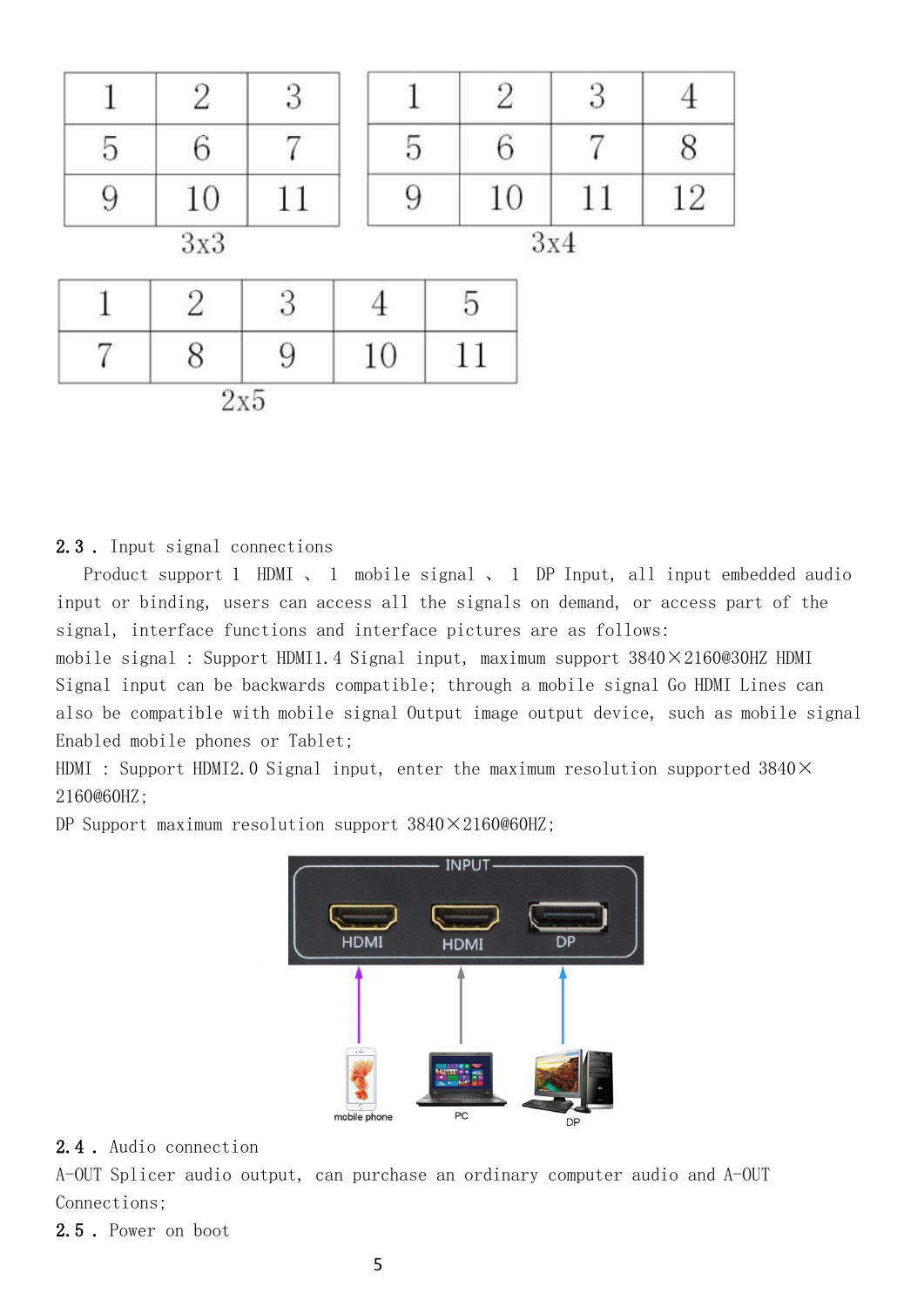After the above cable connect the power, the power indicator light, equipment in good working condition;

System topology



### 4 th Remote Control Settings

Stitching device and the display unit are attached, connected to power the red power light is on, the device works, by remote control or key makes it easy to set up your equipment, or the chassis configuration.

1. set up the remote control:

1.1 . Call menu

Press the remote control **MENU** Key, the following pop-up menu;

1.2 . Select the submenu

Continuous press **MENU** Keys moves the cursor stays in the different submenu, submenu that stays as red text, press **OK** Key to select the menu entries, it becomes green text to the selected menu function sets the corresponding submenu.

1.3 . Change the product settings

After menu changes to green, with remote control Or keys to change product parameters or properties, press the return key  $\Box$  to save the setting and exit the menu.

2. signal source selection

LM-TV12-4K2K Signal source menu option: Auto-select, D0: DP 、 D1:HDMI 、 D2:mobile signal

2.1 . Automatic selection:

Through the remote control handle menu "signal source" set to "automatic selection", in the case of equipment had no access to other sources, you can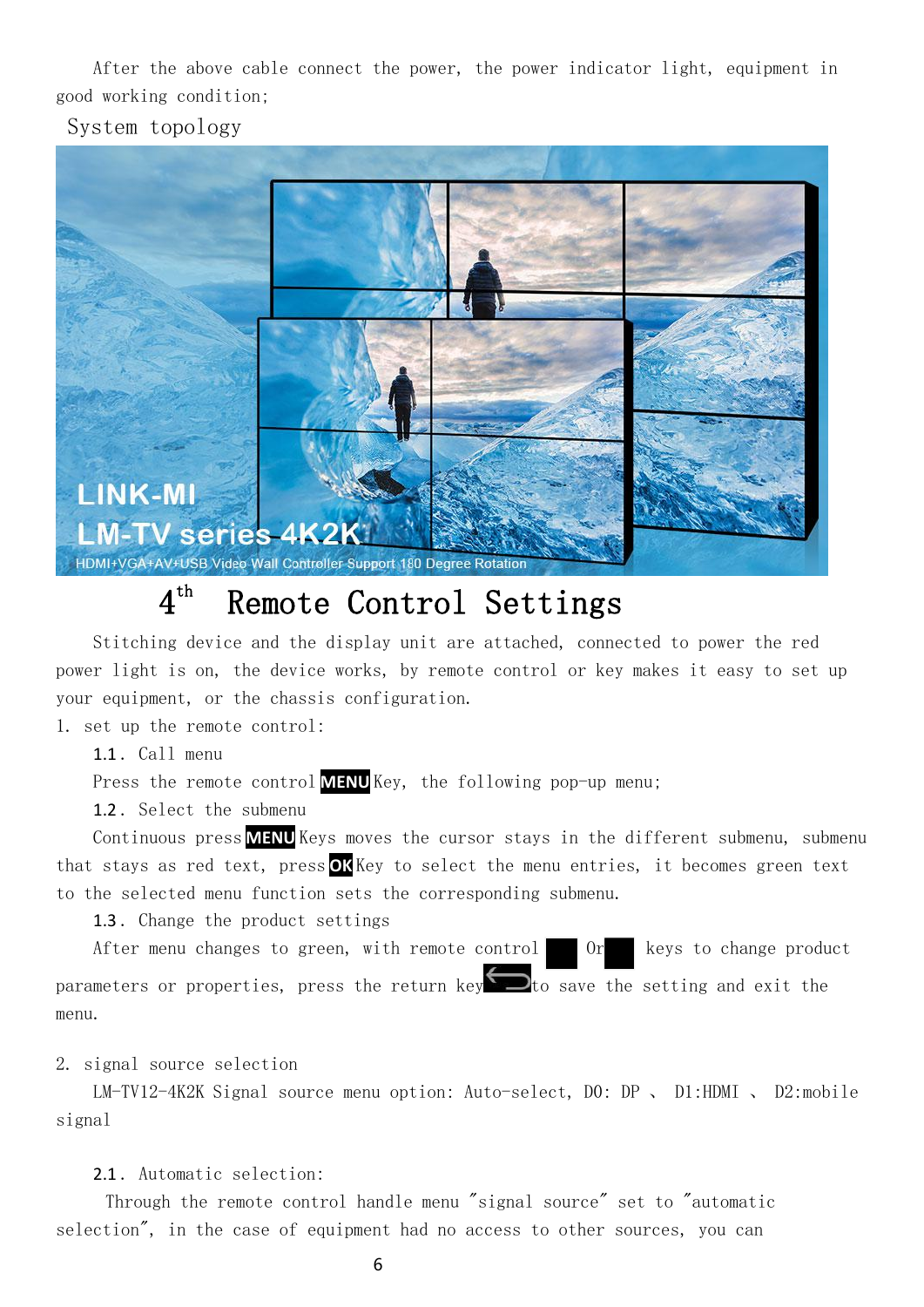automatically insert the signal source and the signal source identification automatically display splicing unit.

2.2. Manual selection:

Can be used for a single source or multiple sources at the same time connected to the device, by manually switching the signal source on the remote control display screen displays an image.

3. split mode

Through the submenu you can choose many kinds of stitching patterns, such as 1x2. 1x3、 1x4、2x2 Mode, typically split mode before leaving the factory is set up, no need to debug.

4. Board, card ID -Flip

By selecting "card ID "Number, in the menu" flip "setting the ID Whether an image needs to be rotated, 180 Degrees.

5. the language

Menu can be selected by remote control: English, Simplified Chinese, traditional Chinese, three different menu display language.

### 5 th Pressing Setting

Through the chassis control functions with the remote control button function control, this section explains the function of each button, as follows:

Menu Key : The following pop-up menu, repeatedly press strike Menu Button makes the cursor stays in the different submenus;

Select/: The Red menu parameters are modified;

Save/exit: To save the modified parameters and exit the menu;

HDMI: Key to change to the device HDMI Input signal source port;

mobile signal: Key to change to device mobile signal port input signal source;

DP: Key to change to device DP ports input signal source;

### $6^{\text{th}}$  Specifications